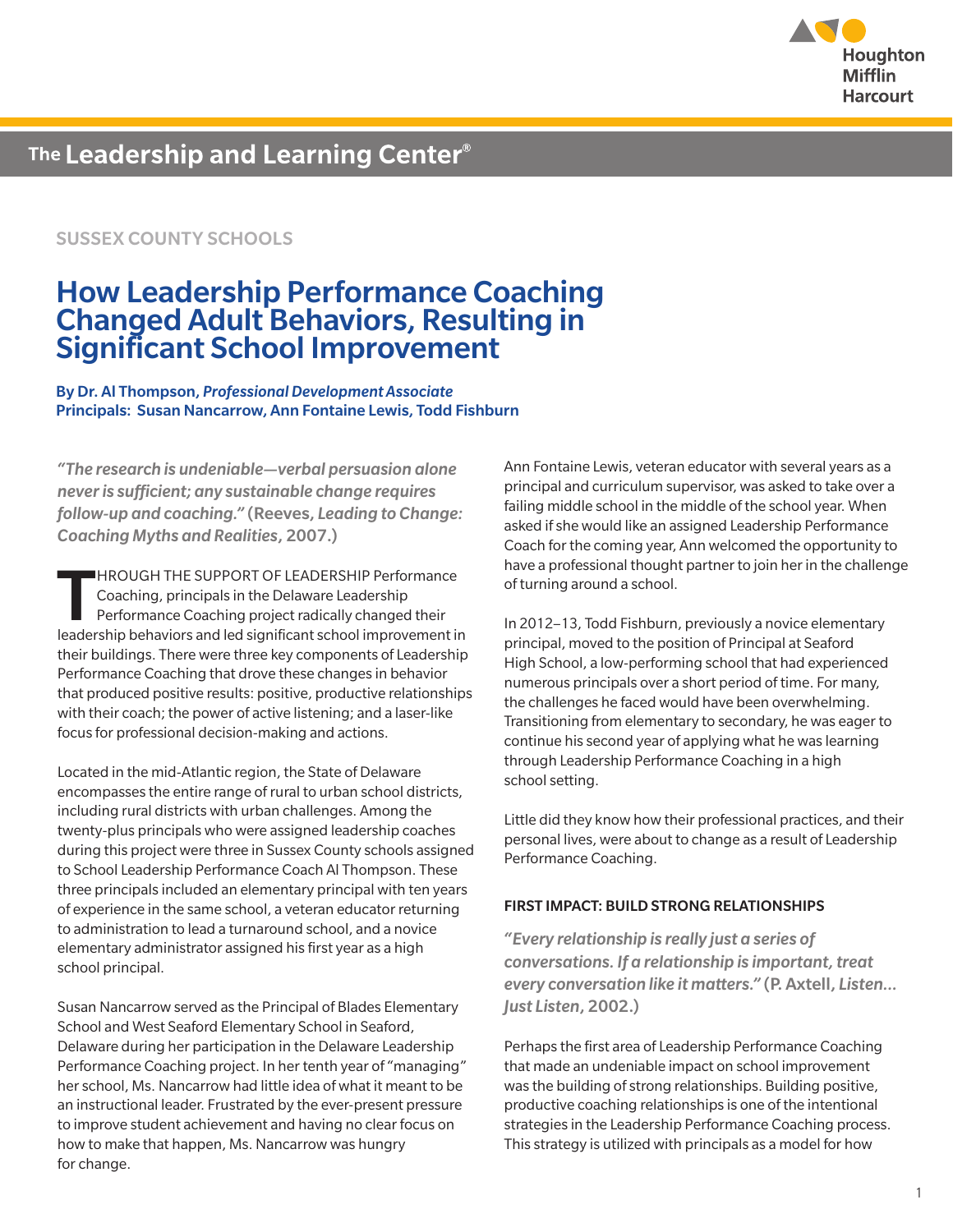

### SUSSEX COUNTY SCHOOLS

they can, in turn, create relationships with staff. Characterized by encouragement, collaboration, challenge, collegial support, motivation, and servant leadership, the relationship between Leadership Performance Coach and principal is tailored to the individual personality and characteristics of each principal. These coaching relationships are developed over time to promote and support the changes in adult actions, necessary to increasing student achievement. As they reflected about their experiences, these three principals identified specific needs that they wanted to address with their coaches.

#### CHANGE IS DIFFICULT

Elementary school principal Susan Nancarrow identified her need for a colleague she could trust who would offer her the respect she yearned for in her leadership position. Coach Al Thompson recalls, "When I first met Ms. Nancarrow, she was very closed, not open to collaborating with staff, and had minimal training in school leadership. I had to be guarded in my questioning related to planning, organization, and reflection because these weren't yet part of her daily practice. Therefore, I could have been seen more as a threat, an interrogator, rather than a support. This would have destroyed any opportunity for building a relationship."

Ms. Nancarrow confirms that perception, "When I first met Dr. Thompson, I was cautious and, although eager for someone to talk with and learn from, I was not yet able to believe that such a person really was available to me. Through Dr. Thompson's questioning, reassurance, and validation, I realized over time how much I anticipated our Thursday sessions and evening phone conversations. As I revealed my fears, I became more comfortable with sharing my thoughts and accepting his coaching. Once I asked Dr. Thompson, 'Where is it that we are going?' He explained that there are no shortcuts. I learned to trust, and it was obvious that he did have a plan to lead my growth as an administrator. I was able to release my fears and insecurities; that paved the way for changing my leadership actions."

#### LIVE IN ALL YOUR CLASSROOMS

Ms. Nancarrow's first actions included the establishment of a learning walk protocol in which she visited all classrooms regularly and met with teachers to provide feedback about what she had seen during their instruction. She remembers her initial hesitance to visit certain teachers—those from which she anticipated resistance or confrontation. Previous to her coaching experience, she had only visited classrooms in which she had a good relationship with the teacher, and had avoided the others. Dr. Thompson coached, "Live in all of your classrooms!" He reminded her that all students matter. He accompanied her on learning walks, sat in on feedback conferences, and then coached Ms. Nancarrow in ways to improve her feedback to teachers. As teachers began to see her as an instructional partner who was willing and able to give feedback in response to the learning walks, she said, "Teachers began to come to me for suggestions and advice—and began to see me differently, not just as someone who made the schedule. Through the support of teachers' instruction, I was building strong relationships with staff"

#### Blades Elementary School Fall 2011–Spring 2012

- All underperforming subgroups' (ELL, minority, special education) scores increased by at least 50%.
- 4th-grade math proficiency increased by 68%.

#### West Seaford Elementary School Fall 2012–Spring 2013

- WSES was identified as a Focus School for not meeting proficiency targets in the poverty sub-groups for several years. (88% Free and Reduced Meals.)
- In spring 2013, achievement targets for students in the poverty sub-groups were met in both math and reading.
- 3rd-grade reading scores increased by 160%.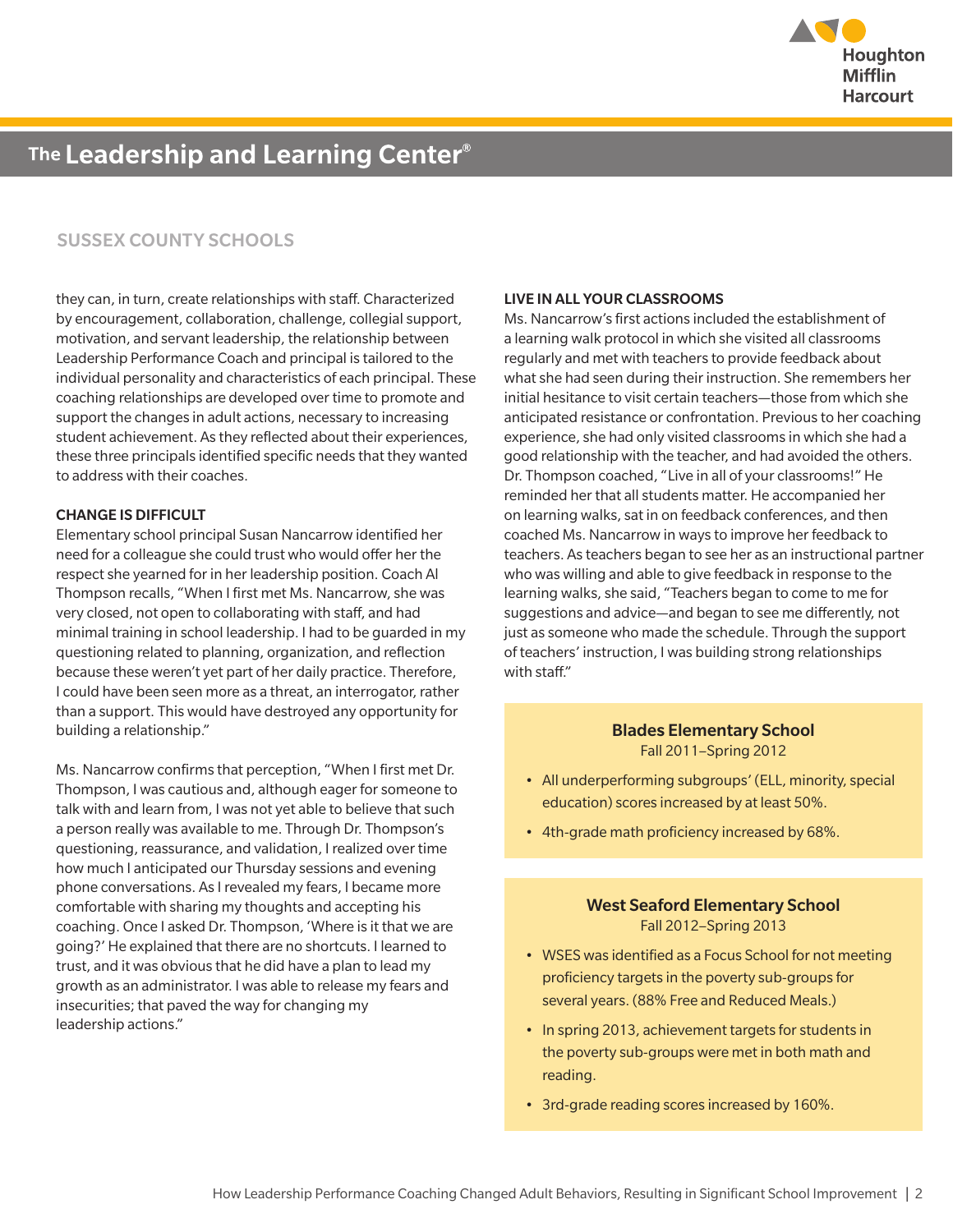

### SUSSEX COUNTY SCHOOLS

#### LISTEN, JUST LISTEN

*"Listening is the most important technique a coach can apply."* (Allison, *Leadership Performance Coaching Training Manual*, 2010.)

A second area of Leadership Performance Coaching that made an equally significant impact on school improvement was "Listen, Just Listen." Leadership performance coaches focus completely on what a principal is saying and is not saying in order to understand the meaning of what is said in the context of the principal's goals and to support the principal's ability for self-expression. As school leaders experience this aspect of the coaching process, they begin to see how the coach's listening to understand, rather than to respond, can have immensely productive results for reflection and problem solving.

Ann Fontaine Lewis, principal of a turnaround middle school, remembers the gratifying prospect of a thought partner in the leadership process. She was eager for collegial "brain dialogue." Dr. Thompson says that when he first met Mrs. Lewis it was apparent from the outset that she was on board with the Delaware Leadership Coaching Project if it would help kids. Dr. Thompson remembers, "As I explained to Ann that our relationship would be characterized by 5% mentoring, 5% consulting, and 90% coaching, I strategically shared that listening is the most important technique a coach can apply. I saw her eyes light up at the promise of thinking out loud with a powerful listener."

Their ensuing spirited conversations often focused on theory and research. Because of her past administrative/supervisory roles in various districts and states, she had seen success and failure and wondered, "What works?" Their conversations explored the most applicable research to guide Mrs. Lewis's leadership actions as she and her leadership coach reflected about what really makes schools successful. "As I learned more about those schools that are the most successful and explored that research during Dr. Thompson's visits, I was immersed in a thinking out loud/listening experience like I had never experienced before," says Ann. "He would listen without interrupting as I talked about what I had read. Just when I thought I had nothing more to say, he would prompt, 'Tell me more,' and I would think of additional

details that contributed to my understanding of the research. On other occasions, he would ask me to clarify something I had said or mirror back to me what conclusion I had just described from the theory." Ultimately, through this listening process, Mrs. Lewis was led to discover the needs of her school—this drove her leadership action to implement distributed leadership through the redesign of the school's PLCs into true Data Teams®.

#### Laurel Middle School Fall 2011–Spring 2013

- In spring 2012, all sixteen sub-groups met or exceeded proficiency targets on the state test.
- From fall 2012 to spring 2013...
	- Low SES in 7th-grade reading increased 140%;
	- African Americans in 7th-grade reading increased by 130%;
	- Females in 7th-grade math increased by 100%;
	- Low SES in 8th-grade math increased by 140%;
	- Special education in 8th-grade reading increased by 140%.

#### FOCUS FOR GROWTH

*"Leadership focus is a pre-requisite for every other element of leadership."* (Reeves, F*inding Your Leadership Focus*, 2010.)

A third area of Leadership Performance Coaching that made a profound impact on school improvement was a strategic and limited focus for growth. Demonstrated through the work of the 90/90/90 Schools<sup>SM</sup> and supported by its research, a laser-like focus on high performance teaching and learning has been proven to result in high student achievement across all sub-groups. In the face of significant challenges, schools that focus their expertise, energy, and efforts in a single, strategically selected area make clear and measurable growth.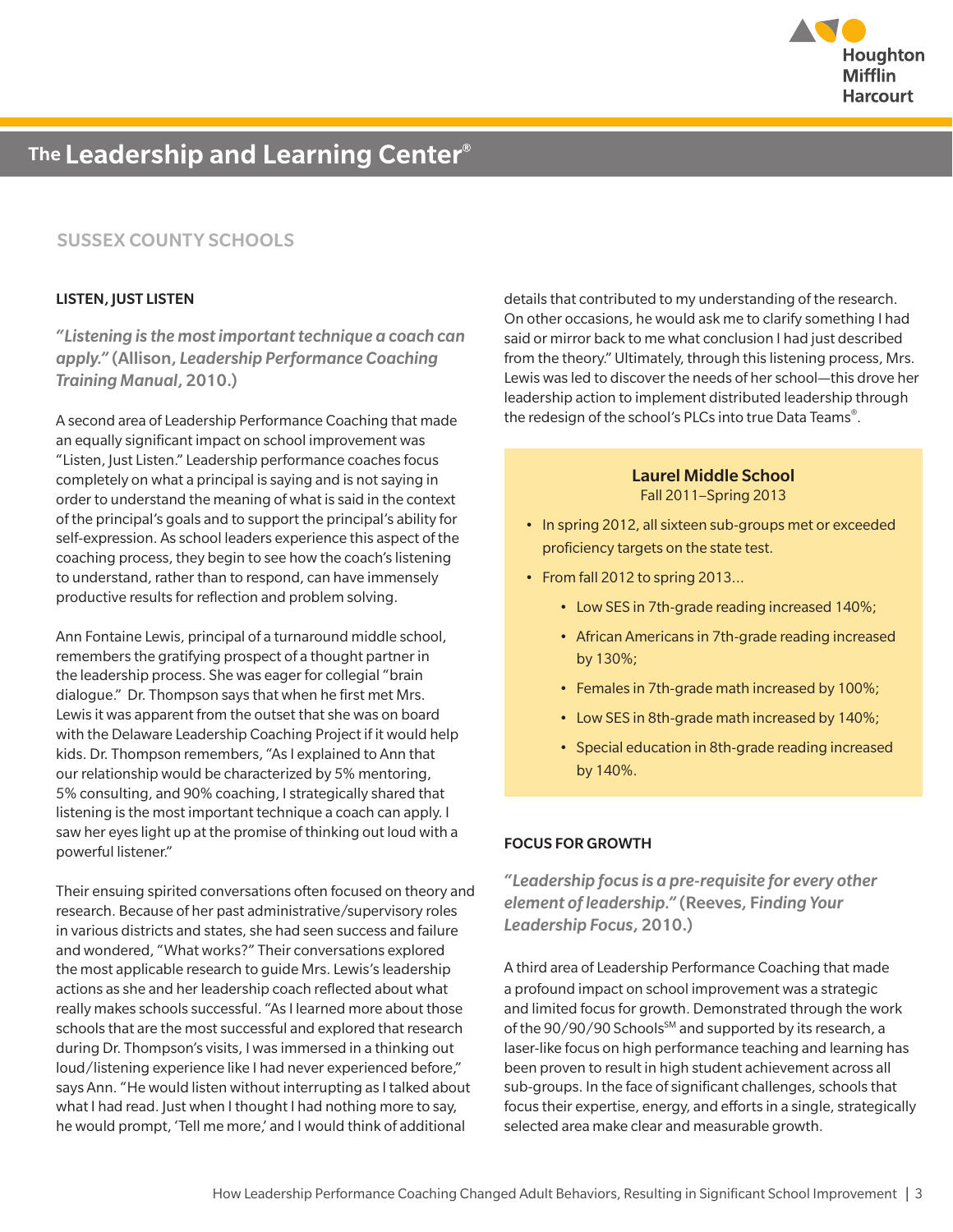

## SUSSEX COUNTY SCHOOLS

Todd Fishburn, elementary turned high school principal, recalled his need to slow down in order to think. From their initial meetings, Dr. Thompson remembers how extremely well-read Dr. Fishburn was, how he voraciously and indiscriminately sought any new information available about the work of successful schools. "The one thing I recognized," said Dr. Thompson, "was that Dr. Fishburn knew a lot; but," he wondered, "how can I validate all of his reading and knowledge and still get him to 'ride the right horse in the race'? How can I help him turn knowledge into strategic, research-based action?"

Dr. Fishburn acknowledges, "I knew there were too many initiatives and we were going in too many directions at the same time—I just didn't know what to do about it." Then Dr. Thompson offered an opportunity for principals in the Delaware School Leadership Performance Coaching project to attend the Leadership Summit in Denver sponsored by The Leadership and Learning Center. Dr. Fishburn was one of the principals who took advantage of that opportunity.

One evening following that conference, as Dr. Thompson was coaching, Dr. Fishburn declared, "No matter what session I attended, I heard the same message."

"What was that?" questioned Dr. Thompson.

"Focus!" Dr. Fishburn replied. He had his answer!

Dr. Fishburn was astounded at the simplicity of the answer, particularly in light of his original skepticism about his involvement in the coaching project. He shares, "I wasn't too sure about this coaching thing in the beginning. Who is this guy, I thought. I guess I have to do it—whatever! However, my epiphany during that coaching experience was that successful schools focus on instruction. Why would I do anything else?" With coaching, Dr. Fishburn took strategic action to communicate to both staff and students that high-performing teaching and learning would be their focus. He began to cultivate a "laser-like focus" on instruction through purposeful, professional decision-making, self-reporting grades, and strategic feedback to teachers.

### Seaford High School Fall 2012–Spring 2013

- The school made A.Y.P. for the first time in 10 years.
- The growth on 10th-grade reading on the state test was the second highest in the state.
- The number of African American students proficient in 10th-grade reading on the state test increased by 40%.
- The number of all students proficient in 10th-grade reading increased by 34%.

#### THE COMMON THREAD AND UNCOMMON SUCCESS

*"When focus is combined with other variables, student achievement gains are more than five times greater."*  (Reeves, *Finding Your Leadership Focus,* 2010.)

Although it would be safe to say that the challenge of raising student learning and achievement was shared by these three principals, their needs as educational leaders; the needs of their teachers, students, and school community; and the strategic and intentional actions they ultimately implemented, varied greatly. The common thread among them was their coaching experience through the Delaware Leadership Performance Coaching project ...and their uncommon success.

#### FEEDBACK FROM DELAWARE EDUCATIONAL LEADERS ABOUT LEADERSHIP PERFORMANCE COACHING

### *"This school works. This is a model for the other Focus schools around the state."*

Keith Sanders, Chief Officer of the Turnaround Unit, Delaware Department of Education, during a visit to West Seaford Elementary School, Seaford, DE